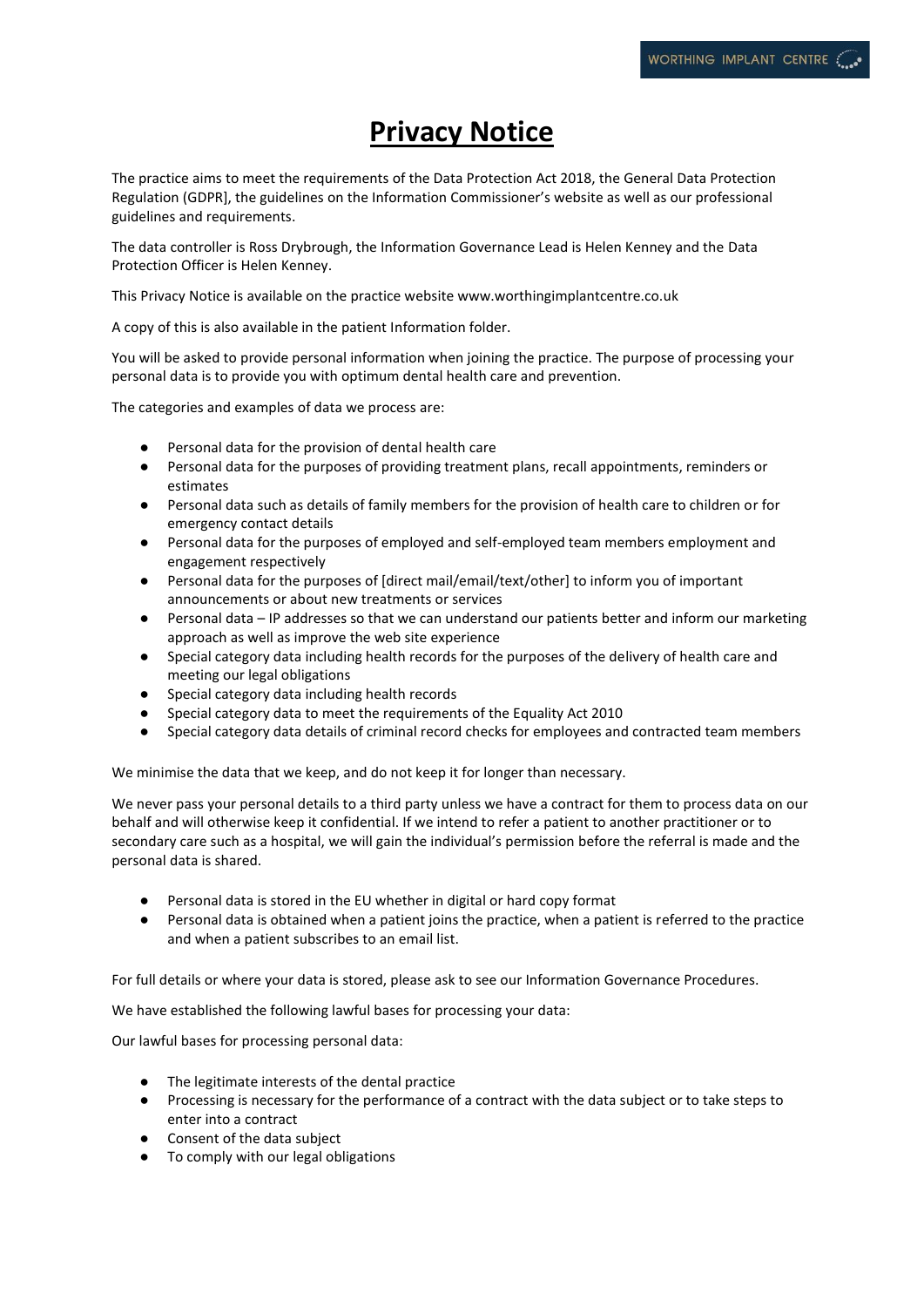Our lawful bases for processing special category data:

- Processing is necessary for health care purposes
- Processing necessary for identifying or keeping under review the existence or absence of equality of opportunity or treatment between groups of people with the view to enabling such equality to be promoted or maintained
- We obtain consent of the data subject to process criminal record checks

The reasons we process the data include:

- To maintain your contemporaneous clinical records
- To provide you with dental treatment, prevention and oral health advice
- To carry out financial transactions with you
- To send your personal data to the General Dental Council or other authority as required by law
- To communicate with you as and when required including appointment reminders, treatment plans, estimates and other communications about your treatment or the practice
- To communicate with your next of kin in an emergency
- If a parent or carer to communicate with you about the person you parent or care for
- To refer you to other dentists or doctors and health professionals as required
- To obtain criminal record disclosures for team members
- For debt recovery
- To continually improve the care and service you receive from us

## The personal data we process includes:

Your name, address, gender, date of birth, medical history, dental history, family medical history, family contact details, marital status financial details for processing payment, your doctor's details and details of treatment at the practice. We may process more sensitive special category data including ethnicity, race, religion, or sexual orientation so that we can meet our obligations under the Equality Act 2010, or for example to modify treatment to suit your religion.

The retention period for special data in patient records is a minimum of 10 years and may be longer for complex records or to meet our legal requirements. The retention period for staff records is 6 years. The retention periods for other personal data is 2 years after it was last processed.

We obtain your personal details when you enquire about our care and service, when you join the practice, when you subscribe to our newsletter or register online, when you complete a registration or medical history form and when another practitioner refers you for treatment at our practice. Occasionally patients are referred to us from other official sources such as NHS clinics or hospitals.

You have the following personal data rights:

- The right to be informed about the collection and use of your personal data
- The right of access to have a free copy of your data that we have
- The right to rectification to correct the data we have if it is inaccurate or incomplete
- The right to deletion of your personal data (clinical records must be retained for a certain time period)
- The right to restrict processing of your personal data
- The right to data portability to have your data transferred to someone else
- The right to object to the processing of your personal data
- Rights in relation to automated decision making and profiling

Further details of these rights can be seen in our Information Governance Procedures or at the [Information](https://ico.org.uk/for-organisations/guide-to-the-general-data-protection-regulation-gdpr/individual-rights/)  [Commissioner's website](https://ico.org.uk/for-organisations/guide-to-the-general-data-protection-regulation-gdpr/individual-rights/). Here are some practical examples of your rights:

● If you are a patient of the practice you have the right to withdraw consent for important notifications, newsletters, surveys or marketing. You can inform us to correct errors in your personal details or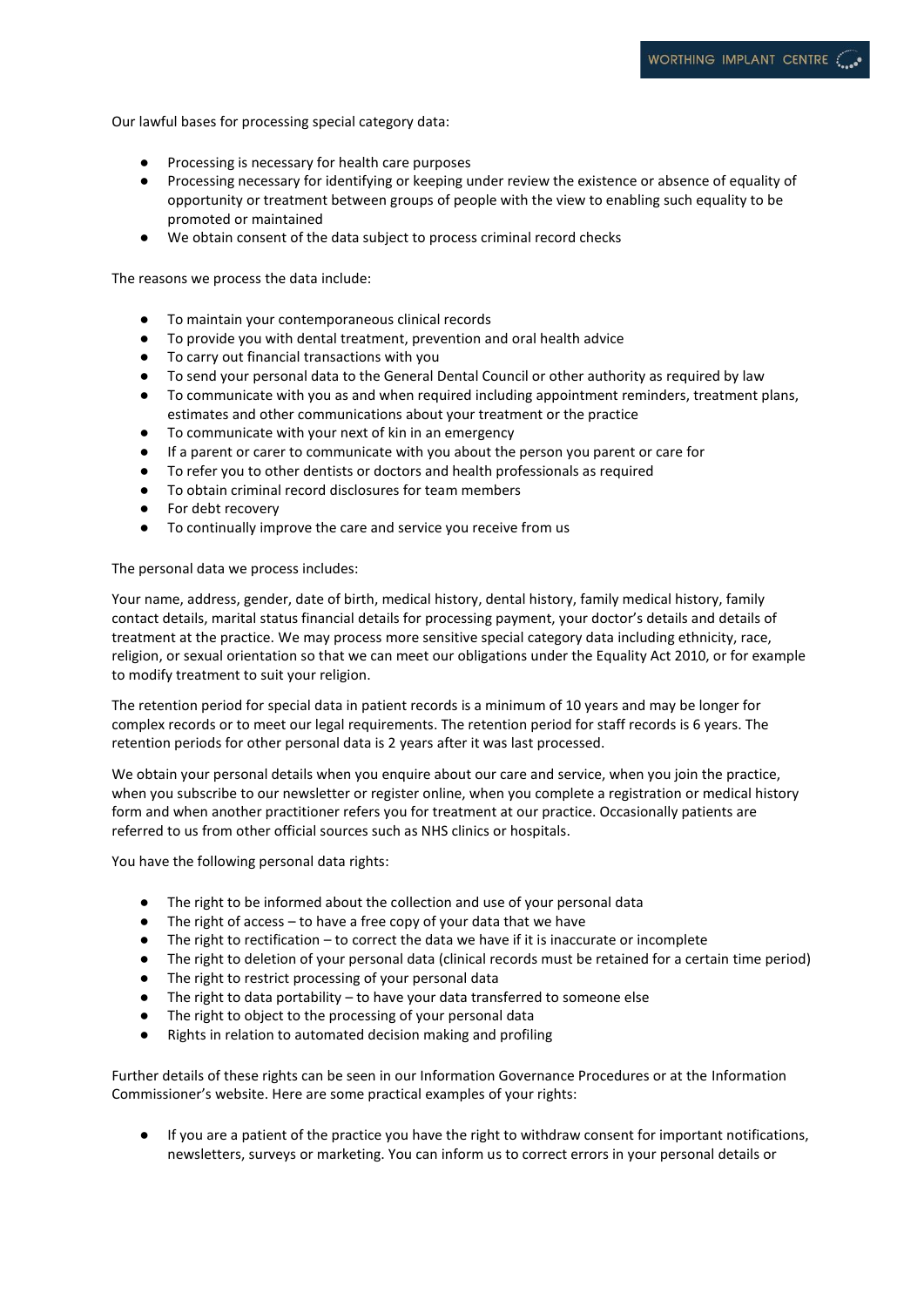withdraw consent from communication methods such as telephone, email or text. You have the right to obtain a free copy of your patient records within one month

● If you are not a patient of the practice you have the right to withdraw consent for processing personal data, to have a free copy of it within one month, to correct errors in it or to ask us to delete it. You can also withdraw consent from communication methods such as telephone, email or text

## **Comments, suggestions and complaints**

Please contact the IG Lead at the practice for a comment, suggestion or a complaint about your data processing at [admin@worthingimplantcentre.co.uk](mailto:admin@worthingimplantcentre.co.uk) or visiting the practice at 11 North Street, Worthing, BN11 1DU. We take complaints very seriously.

If you are unhappy with our response or if you need any advice you should contact the Information Commissioner's Office (ICO). Their telephone number is 0303 123 1113, you can also [chat online with an](https://ico.org.uk/global/contact-us/live-chat/)  [advisor.](https://ico.org.uk/global/contact-us/live-chat/) The ICO can investigate your claim and take action against anyone who's misused personal data. You can also visit their website for information on [how to make a data protection complaint.](http://www.ico.org.uk/complaints)

Related practice procedures

You can also use these contact details to request copies of the following practice policies or procedures:

● Data Protection and Information Security Policy, Consent Policy Privacy Impact Assessment Information Governance Procedures, Record Retention.

If you have an enquiry or a request, please contact the Information Governance Lead

Helen Kenney Worthing Implant Centre 11 North Street Worthing BN11 1DU

Email: admin@worthingimplantcentre.co.uk

Phone: 01903 947910

**Data Opt-Out Policy**

## **How we use your information**

Worthing Implant Centre is one of many organisations working in the health and care system to improve care for patients and the public. Whenever you use a health or care service, such as attending Accident & Emergency or using Community Care services, important information about you is collected in a patient record for that service. Collecting this information helps to ensure you get the best possible care and treatment. The information collected about you when you use these services can also be used and provided to other organisations for purposes beyond your individual care, for instance to help with:

- Improving the quality and standards of care provided
- Research into the development of new treatments
- Preventing illness and diseases
- Monitoring safety
- Planning services

This may only take place when there is a clear legal basis to use this information. All these uses help to provide better health and care for you, your family and future generations. Confidential patient information about your health and care is **only used** like this where allowed by law.

Most of the time, anonymised data is used for research and planning so that you cannot be identified in which case your confidential patient information isn't needed.